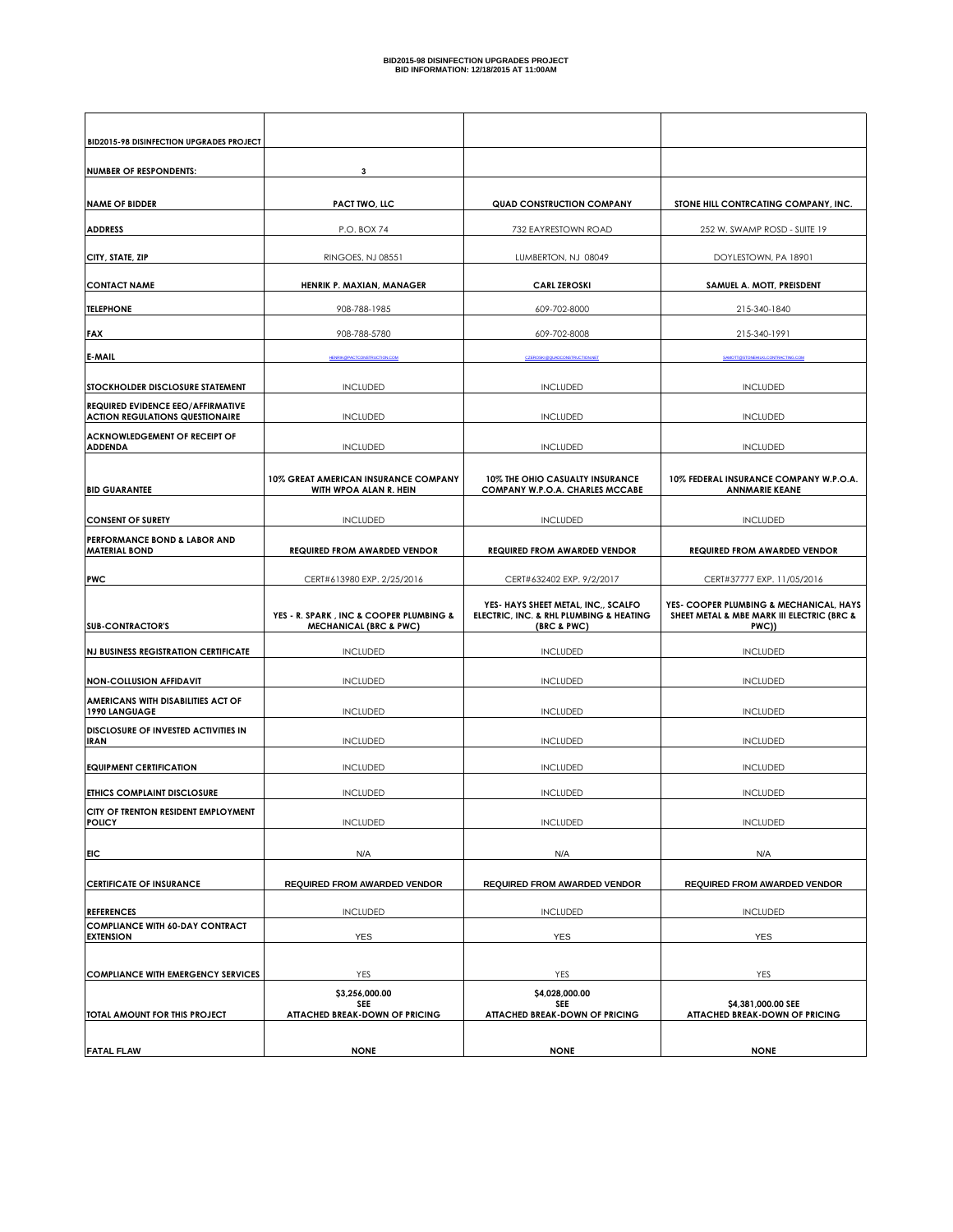## **BID PROPOSAL FORM**

The undersigned bidder declares that he/she has read the Notice to Bidders, Instructions to Bidders, Affidavits and Specifications attached, that he/she has determined the conditions affecting the bid agrees, if this proposal is accepted, to furnish and deliver the following at the prices listed in the following PRICE SCHEDULE:

|                                                                     | $1.9134$ $1.11$ $1.19$ $1.911$ $1.11$ |                                                                                 |            |                                                  |                       |
|---------------------------------------------------------------------|---------------------------------------|---------------------------------------------------------------------------------|------------|--------------------------------------------------|-----------------------|
| Item<br>No.                                                         | Estimated<br>Quantity                 | Description                                                                     | Unit Price | <b>Bid Amount in Words</b>                       | Amount in<br>Figures  |
| 1                                                                   | L.S.                                  | Installation of Sodium<br>Hypochlorite System at the<br><b>Filtration Plant</b> | <b>NA</b>  | <u>Aine</u> hundreed<br>righty eight thousand    |                       |
| $\overline{2}$                                                      | L.S.                                  | Installation of Sodium<br>Hypochlorite System at the<br>Reservoir Gatehouse     | <b>NA</b>  | housand                                          | 60<br>88,000          |
| 3                                                                   | L.S.                                  | Temporary Sodium Hypochlorite<br>System at the Filtration Plant                 | <b>NA</b>  |                                                  | .80                   |
| 4                                                                   | L.S.                                  | Temporary Sodium Hypochlorite<br>System at the Reservoir<br>Gatehouse           | <b>NA</b>  |                                                  | .00<br>000            |
| 5                                                                   |                                       | 1,000 VLF Pile Installation                                                     | per VLF    |                                                  | .0 <sup>O</sup>       |
| 6                                                                   | L.S.                                  | Sewer Main Installation                                                         | <b>NA</b>  | Thousand                                         | .00<br>000<br>$\circ$ |
| 7                                                                   | L.S.                                  | Process Control System Supplier                                                 | <b>NA</b>  |                                                  | <u>30000</u>          |
| 8                                                                   | Allowance                             | Unanticipated Additional Work<br>Allowance                                      |            | \$100,000 One Hundred Thousand<br><b>Dollars</b> | \$100,000             |
| 9                                                                   | Allowance                             | Geotechnical Inspector and<br>Testing                                           | \$45,000   | Forty-five Thousand<br><b>Dollars</b>            | \$45,000              |
| 10                                                                  | Allowance                             | Concrete and Soils Testing<br>Allowance                                         | \$40,000   | <b>Forty Thousand Dollars</b>                    | \$40,000              |
| 11                                                                  |                                       | Allowance Permits and Approvals Allowance                                       | \$25,000   | Twenty-five Thousand<br><b>Dollars</b>           | \$25,000              |
| .00<br>3,256,000<br>TOTAL BASE BID AMOUNT IN FIGURES: \$            |                                       |                                                                                 |            |                                                  |                       |
| TOTAL BASE BID AMOUNT IN WORDS: Three million two hundred fifty Six |                                       |                                                                                 |            |                                                  |                       |
| thoosmd                                                             |                                       |                                                                                 |            |                                                  |                       |
| 49<br>BID2015-98                                                    |                                       |                                                                                 |            |                                                  |                       |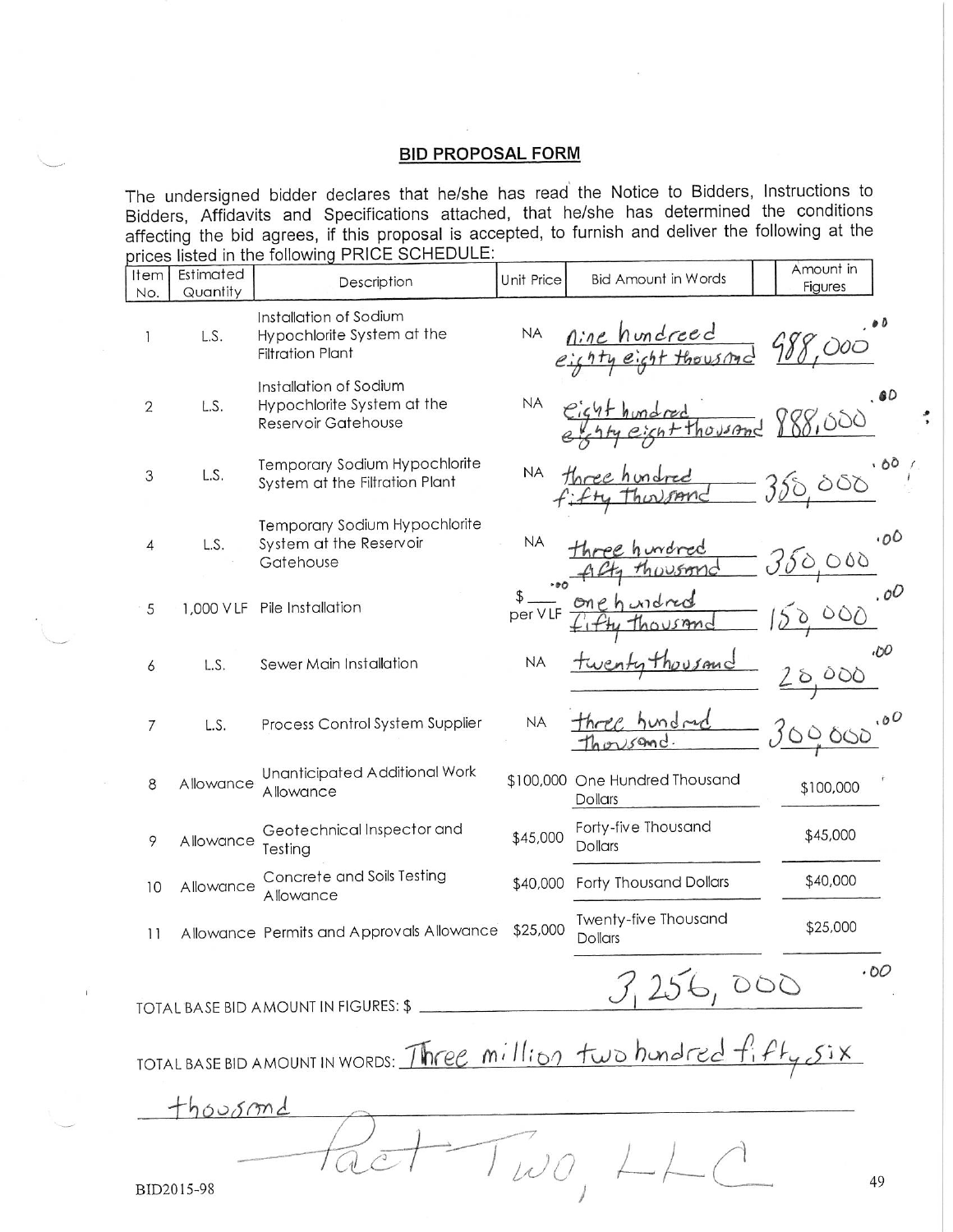## **BID PROPOSAL FORM**

The undersigned bidder declares that he/she has read the Notice to Bidders, Instructions to Bidders, Affidavits and Specifications attached, that he/she has determined the conditions affecting the bid agrees, if this proposal is accepted, to furnish and deliver the following at the prices listed in the following PRICE SCHEDULE:

| Item<br>No.    | Estimated<br>Quantity                             | Description                                                                     | Unit Price | <b>Bid Amount in Words</b>                       | Amount in<br>Figures |
|----------------|---------------------------------------------------|---------------------------------------------------------------------------------|------------|--------------------------------------------------|----------------------|
| 1              | L.S.                                              | Installation of Sodium<br>Hypochlorite System at the<br><b>Filtration Plant</b> | <b>NA</b>  | ONE MILLION SEVEN HUMDRED \$ 1,780,000           |                      |
| $\overline{2}$ | L.S.                                              | Installation of Sodium<br>Hypochlorite System at the<br>Reservoir Gatehouse     | <b>NA</b>  | FIVE HUNDRED SIXTY<br>THOUSAND DOLLARS           | 4560,000             |
| 3              | L.S.                                              | Temporary Sodium Hypochlorite<br>System at the Filtration Plant                 | <b>NA</b>  | FOUR HUNDRED TWENTY<br>FIVE THOUSAND DOLLARS     | 4425,000             |
| $\overline{4}$ | L.S.                                              | Temporary Sodium Hypochlorite<br>System at the Reservoir<br>Gatehouse           | <b>NA</b>  | THREE HUNDRED FIFTY \$350,000                    |                      |
| 5              |                                                   | 1,000 VLF Pile Installation                                                     |            | FOUR HUNDRED SEVENTY \$ 475,000                  |                      |
| 6              | L.S.                                              | Sewer Main Installation                                                         | <b>NA</b>  | TWENTY EIGHT \$28,000                            |                      |
| 7              | L.S.                                              | Process Control System Supplier                                                 | <b>NA</b>  | TWO HUNDRED<br>THOUSAND DOLLARS                  | $#_{200,000}$        |
| 8              | Allowance                                         | Unanticipated Additional Work<br>Allowance                                      |            | \$100,000 One Hundred Thousand<br><b>Dollars</b> | \$100,000            |
| 9              | Allowance                                         | Geotechnical Inspector and<br>Testing                                           | \$45,000   | Forty-five Thousand<br>Dollars                   | \$45,000             |
| 10             | Allowance                                         | Concrete and Soils Testing<br>Allowance                                         | \$40,000   | Forty Thousand Dollars                           | \$40,000             |
| 11             |                                                   | Allowance Permits and Approvals Allowance                                       | \$25,000   | Twenty-five Thousand<br><b>Dollars</b>           | \$25,000             |
|                | 4,028,000<br>TOTAL BASE BID AMOUNT IN FIGURES: \$ |                                                                                 |            |                                                  |                      |

TOTAL BASE BID AMOUNT IN WORDS: FOR MILLION TWENTY EIGHT THOUSAND DOLLARS

Construction  $1/4ac$ 

BID2015-98

 $\mathcal{L}$ 

 $\mathbf{r}$ 

49